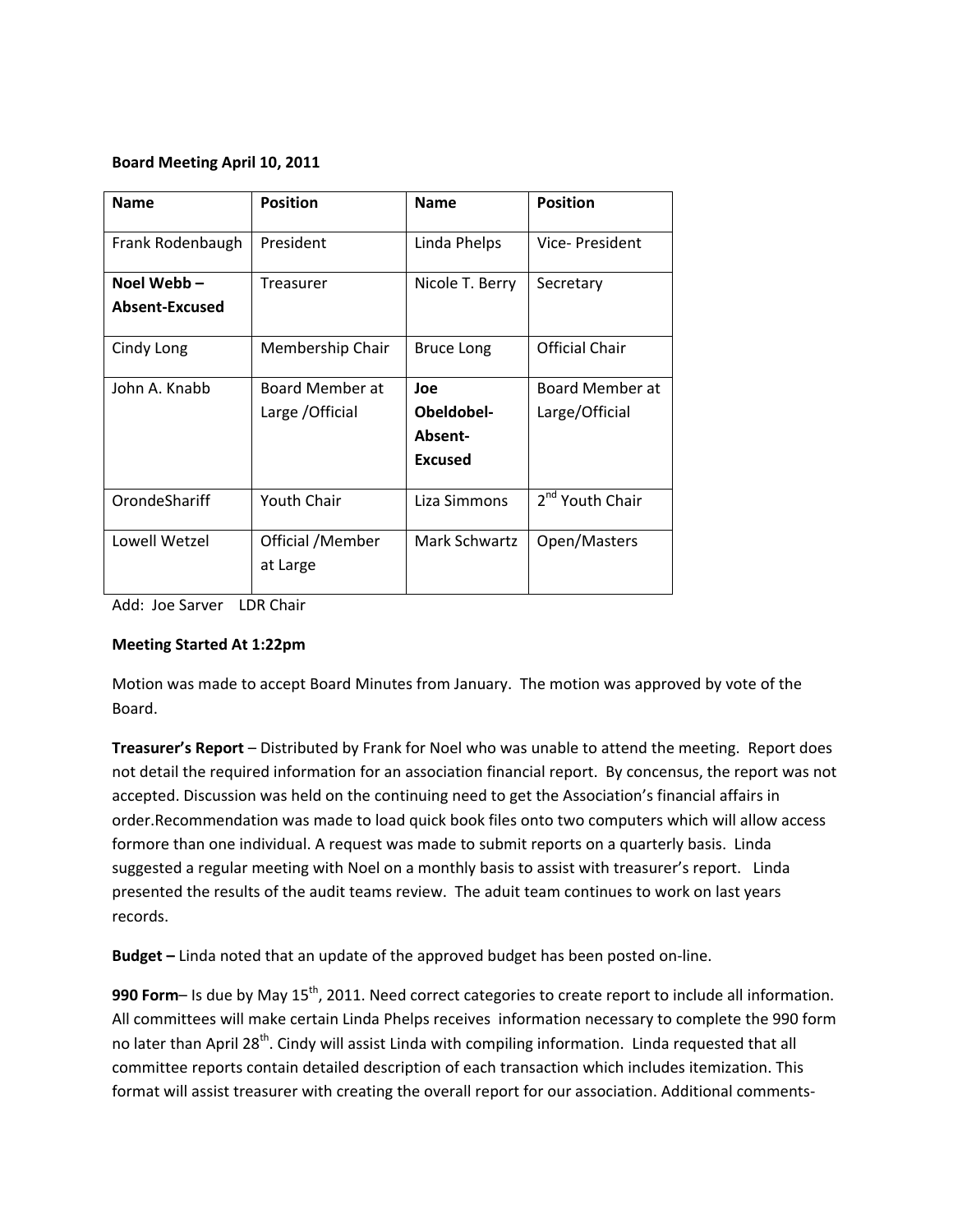Accountability is very important in regards to utilization of proper money collection equipment. Creatinga process in which money is handled for all aspects of events that include the handling money. Cash boxes should be prohibited as they leave open the potential for cash to disappear.

**By‐Laws–**John K. completed extensive research of By‐Laws. He presented a draft revision to the by‐laws that will be posted on our web site for the entire Three Rivers Membershipto review. A separate meeting will occur to get By-Laws Approved by the association membership prior to Annual meeting which is held in September. This is necessary as the voting requirements in the current by-laws need clarification before the annual elections. A General Meeting of the Association will be scheduled Thursday, June 2, 2011. Notification of meeting will occur via web‐site and post card sent to all adult USATF Three Rivers Meeting. Every person attending the meeting who held a valid USATF TRA membership in the month that ends more than one full month preceding the meeting (i.e. end of April)will be able to vote. John discussedthe changesummary which discusses the changes made to the by‐Laws to make sure Board Members are aware of the proposed changes. John made a proposal (attached) that the proposed revision 7 to the by‐laws be submitted to the membership of the Association for vote of approval. The motion was seconded and approved by vote of the Board.

#### **Old Business**

**Final Report on Association**.and Region 2 XC Championships – A financial reporton the Association and Regional championships was not available. Oronde will contact Brenda to present the report at next meeting. It was suggested that in the future a week time allowance is given for creation of reports of championships after they end.

## **Association & Region 2 Championship Status Update .**

**Volunteers**‐ Are being recruited to assist with Awards, Volunteers, Packet Pick –up etc.

**Communication** – Cindy has sent preliminary information to Associations to advise of meet location.

**Officials** – Bruce discussed the idea of offering dorm residence and meals for officials from other associations who work the regional championships. After some discussion, Bruce was tasked with making a proposal and presenting it to the Board. (UPDATE: Bruce has presented ideas via e‐mail and discussions are ongoing).

**Travel Fund–** Oronde was asked to give a report on the Travel Fund. John asked whether the orginal Travel Proposal, approved at the September Board meeting with comments had been updated as requested at the time of approval and was available for presentation to the Board. Oronde stated that he had not updated the proposal. Additional discussion was held on the status of providing travel awards to all eligible athletes. The checks were written in December and some athletes received their awards in theDecember /January time frame but there were some athletes who did not receive their awards till recently or not at all.

Frank read email from Joe O. regarding travel fund. – (see forwarded email attached)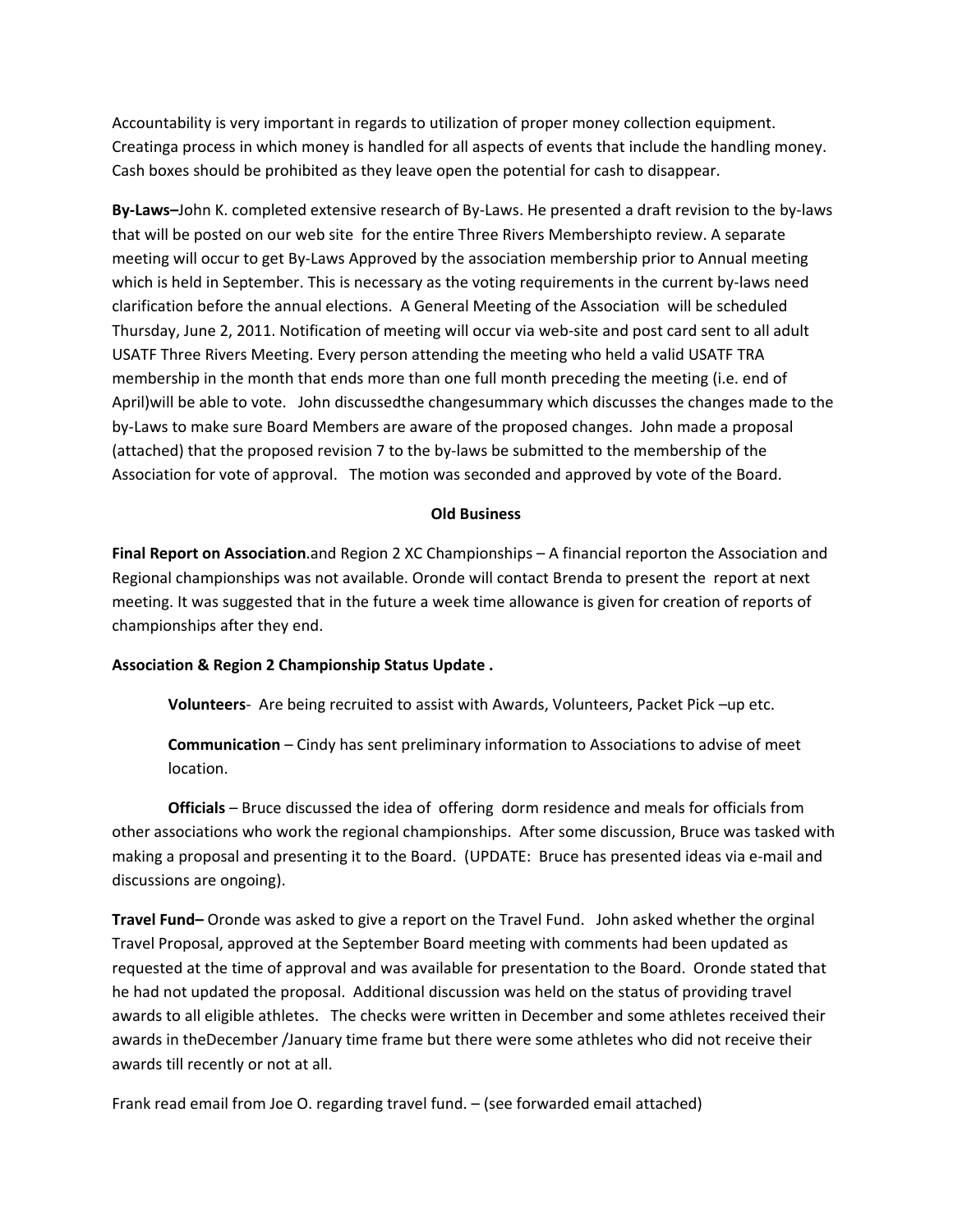Returned Check, Check did not get to athlete, and parent had concerns of accepting money as the amateur status may be effected. See attached letter.

Mark mentioned that an out of season meet should not affect the amateur status of high school meet.

John Knabb presented and read a proposal as to why the travel fund should be discontinued until the original proposal was updated and proper administrative controls and procedures put in place to ensure fair and equitable treatment for all athletes within TRA.(see attachment). The motion was seconded.Linda requested a roll-call vote on the proposal. Roll call vote was as follows: In favor (Lowell, John, Joe); Opposed (Liza, Nicole, Oronde, Linda, Cindy, Bruce) ; abstaining (Mark). Motion was denied. Prior to his vote, Joe Sarver voiced concerns with the administration of both the travel fund and the association's financial situation as a potential for legal action by personnel within the association.

A second motion was made by Johnto provide detailed over sight and administrative controls on administration of the travel fund (see attachment). Discussion was held on the motion. Linda suggested an option to have checks for the track and field championship competitors handed out at the annual meeting in September with all remaining checks to be mailed immediately after the meeting. The motion was amended to include this requirement and seconded by Oronde(info included on proposal).The motion was voted on and approved.

# **Hy‐Tek Update**

Cindy reported that an association liscense with upgrade of the software for Hy‐Tek to version 3.0 had been obtained. Cindyfurther mentionedthe youth committee information on the limitation on license which only permitted it to be used to run meets required by association (up to 15 meets). This year's youth developmental meets will be listed as: Developmental Preliminary meet hosted at \_\_\_\_facility. This is the wording to be used for each meet. Paperwork has to be consistent. We also have todisplay:Powered by Hy‐Tek on our website.

## **Lynx Update**

Buce said he spent \$14,800 to buy the Lynx timing system. We purchased the silver package with some additional items to include a computer. Update: Since the meeting, the system has been received. We need persons interested in learning how to operate the system. Bruce noted that Mark Richards (Stallions) had already volunteered. Additional personnel are needed.